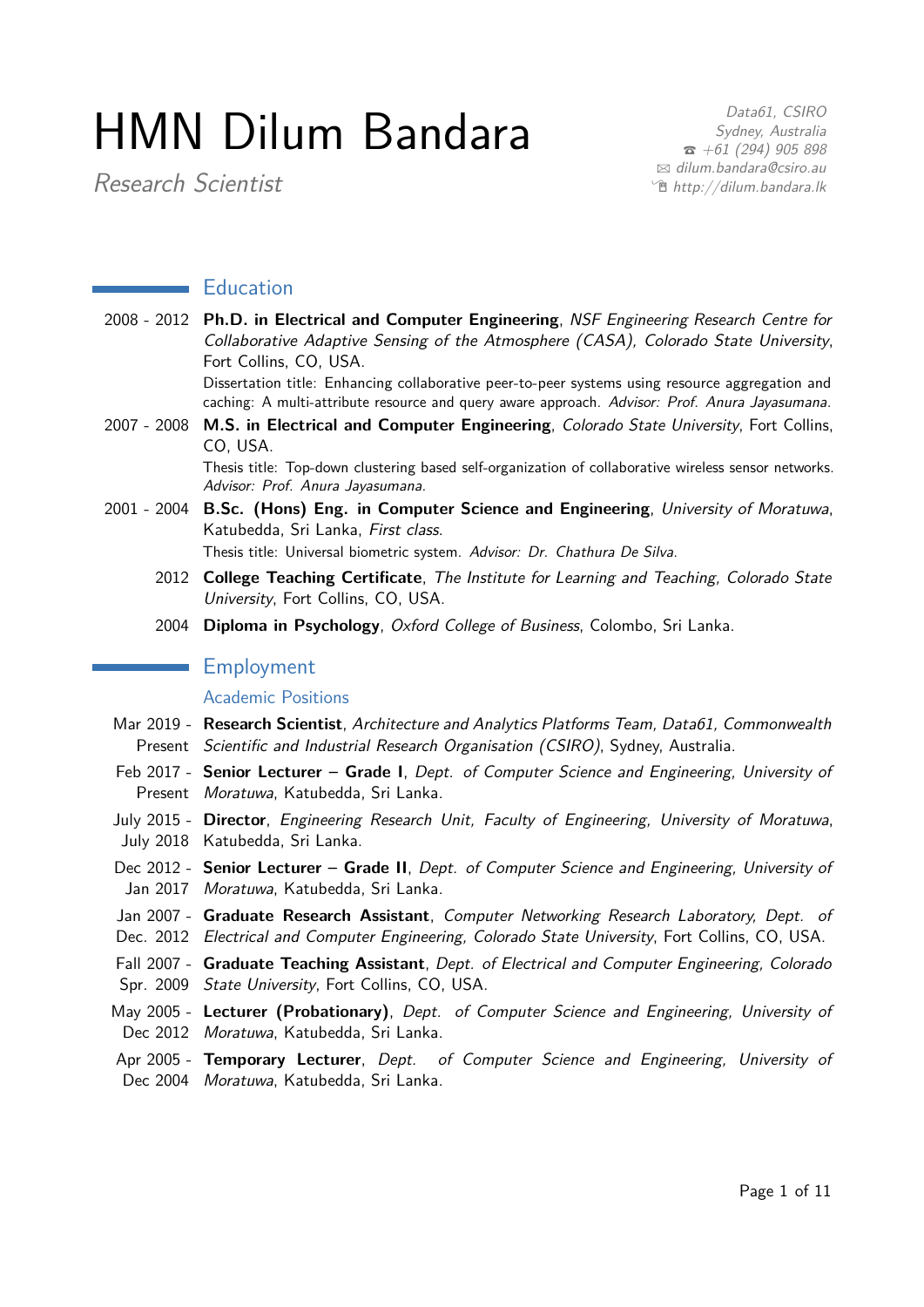#### Visiting Positions

- Apr 2013 **Lecturer (Visiting)**, Faculty of Applied Sciences, Rajarata University of Sri Lanka, Mi-Dec 2016 hintale, Sri Lanka.
- Feb 2014 **Lecturer (Visiting)**, Pioneer Institute of Business and Technology, Colombo, Sri Lanka, Apr 2014 University of Greenwich, UK affiliated institute.
- Apr 2013 **Lecturer (Visiting)**, Northshore College of Business and Technology, Colombo, Sri Lanka, Aug 2014 University of the West of England (UWE), Bristol, UK affiliated institute.

2006 **Lecturer (Visiting)**, Naval Artificer Training Institute, Sri Lanka Navy, Sri Lanka.

- Aug 2004 **Vising Instructor**, Dept. of Computer Science and Engineering, University of Moratuwa,
- Dec 2014 Katubedda, Sri Lanka.

#### Industry Positions

- Oct 2017 **Consultant**, 99X Technology (Pvt) Ltd., Sri Lanka.
- Jan 2019
- Aug 2016 **Co-Founder/Director**, VaticHub (Pvt) Ltd., Sri Lanka.

July 2018

Sep 2014 - Senior Consultant, TechCERT, Sri Lanka.

Feb 2019

# Research Interests

My research interests are in the areas of Distributed Systems (Cloud, P2P, and Blockchain), IoT, Data Engineering, Data Management, and Computer and Network Security. I am particularly interested in multi-disciplinary applications of those technologies in weather monitoring, fleet management, and smart cities.

# **Publications**

Journals

- 1. R.N. Navagamuwa, K.J.P.G. Perera, M.R.M.J. Sally, L.A.V.N. Prashan, and H.M.N.D. Bandara, "Automated Query Generation for Complex Event Processing: A Shapelets, Parallel Coordinates, and Clustering Based Approach," Intl. Journal of Computing and Digital Systems (IJCDS), vol. 6, no. 4, July 2017.
	- 2. M. Amarasinghe, S. Muramudalige, S. Kottegoda, A.L. Arachchi, and H.M.N.D. Bandara, "Cloud-Based Driver Monitoring and Vehicle Diagnostic with OBD2 Telematics," Intl. Journal of Handheld Computing Research (IJHCR), vol. 6, no. 4, 2015.
	- 3. H.M.N.D. Bandara and A.P. Jayasumana, "P2P-Based, Multi-Attribute Resource Discovery Under Real-World Resources and Queries," ACM Transactions on Internet Technology, vol. 15, no. 1, 2015.
	- 4. H.M.N.D. Bandara and A.P. Jayasumana, "Resource and Query Aware, Multi-Attribute Resource Discovery for P2P Systems," Intl. Journal of Computing and Network Technology, vol. 2, no. 2, 2014, pp. 47-57.
	- 5. H.M.N.D. Bandara and A.P. Jayasumana, "Distributed, Multi-User, Multi-Application, and Multi-Sensor Data Fusion Over Named Data Networks," Computer Networks, 2013.
	- 6. H.M.N.D. Bandara and A.P. Jayasumana, "Community-Based Caching for Enhanced Lookup Performance in P2P Systems," IEEE Transactions on Parallel and Distributed Systems, vol. 24, no. 9, Sep. 2013.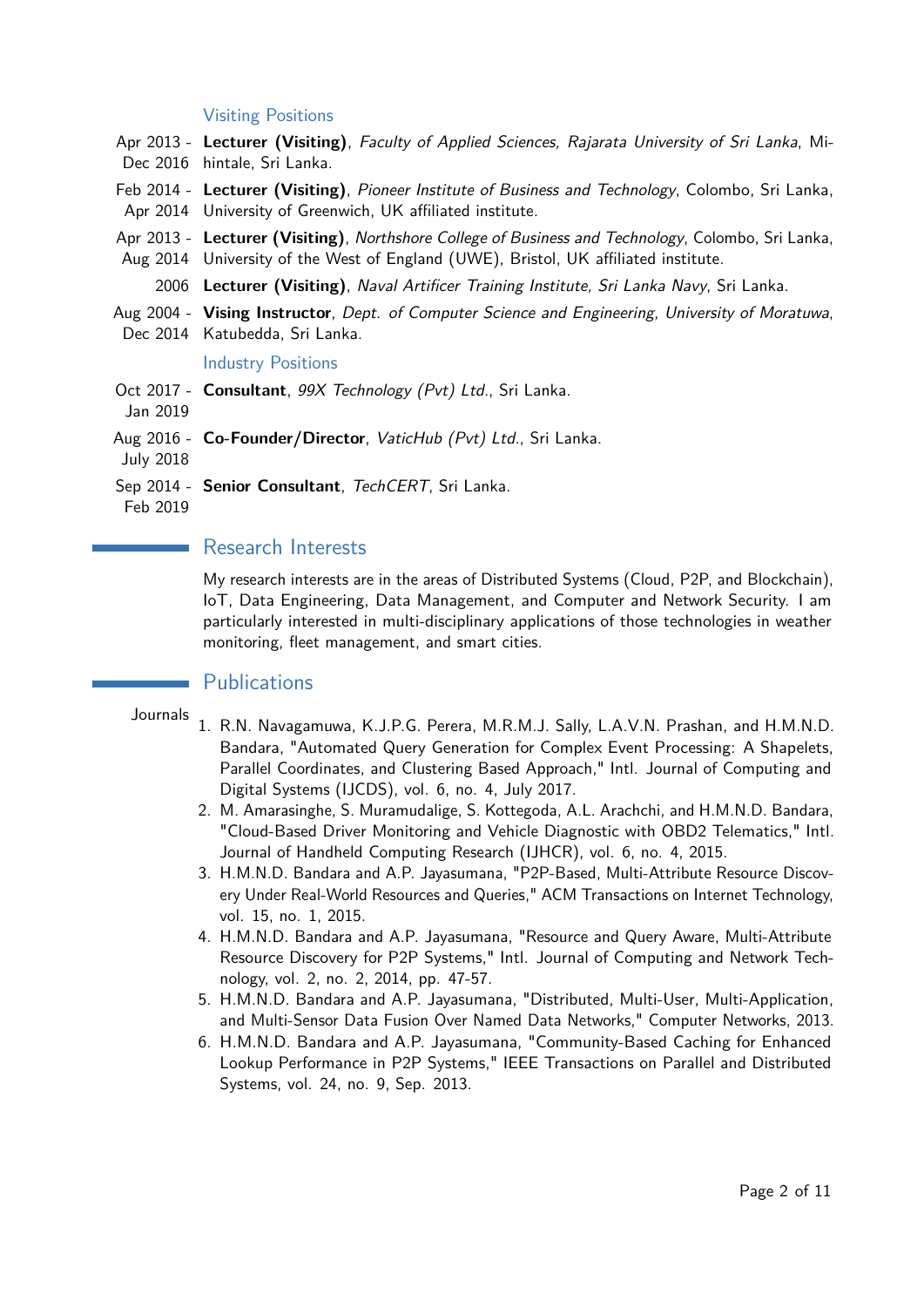- 7. H.M.N.D. Bandara and A.P. Jayasumana, "Collaborative Applications over Peer-to-Peer Systems – Challenges and Solutions," Peer-to-Peer Networking and Applications, Springer, vol. 6, no. 3, 2012, pp. 257-276.
- 8. P. Lee, A.P. Jayasumana, H.M.N.D. Bandara, S. Lim, and V. Chandrasekar, "A Peer-to-Peer Collaboration Framework for Multi-Sensor Data Fusion," Journal of Network and Computer Applications, vol. 35, no. 2, May 2012, pp. 1052-1066.
- 9. H.M.N.D. Bandara, A.P. Jayasumana, and Tissa H. Illangasekare, "A Top-Down Clustering and Cluster-Tree Based Routing Scheme for Wireless Sensor Networks," Int. Journal of Distributed Sensor Networks, vol. 2011.

### **Conferences**

- (selected) 1. T. Ariyarathna, P. Harankahadeniya, S. Isthikar, N. Pathirana, H.M.N.D. Bandara, and A. Madanayake, "Dynamic Spectrum Access via Smart Contracts on Blockchain," in Proc. EEE Wireless Communications and Networking Conf. (WCNC '19), Marrakech, Morocco, Apr. 2019.
	- 2. M.W.P Maduranga, P. Saengudomlert, and H.M.N.D. Bandara, "Redundant Node Management in Wireless Sensor Networks with Multiple Sensor Types," in Proc. National IT Conf. (NITC 2018), Sri Lanka, Oct. 2018.
	- 3. B.D. Hettiarachchi, H.M.N.D. Bandara, and N.A. Samarasekera, "Automated Multi-Plant Scheduling of Ready-Mixed Concrete Trucks," in Proc. 2018 IEEE Intl. Conf. on Service Operations and Logistics, and Informatics (SOLI 2018), Singapore, July/Aug. 2018.
	- 4. N.A.C.M. Keerthisinghe, H.M.N.D Bandara, and N.A. Samarasekera, "Optimization of Truck and Driver Scheduling Using Simulated Annealing," in Proc. 2018 IEEE Intl. Conf. on Service Operations and Logistics, and Informatics (SOLI 2018), Singapore, July/Aug. 2018.
	- 5. K.V.J. Padmini, P.S. Kankanamge, H.M.N.D. Bandara, and G.I.U.S Perera, "Challenges Faced by Agile Testers: A Case Study," in Proc. 4th Moratuwa Engineering Research Conf. (MERCon 2018), Sri Lanka, May 2018.
	- 6. W.M.D.R. Prasad, G.I.U.S Perera, K.V.J. Padmini, and H.M.N.D. Bandara, "Design Thinking Practices to Satisfy Customer Expectations in Agile Practices," in Proc. 4th Moratuwa Engineering Research Conf. (MERCon 2018), Sri Lanka, May 2018.
	- 7. B. Nirmali, S. Wickramasinghe, T. Munasinghe, C.R.J. Amalraj, and H.M.N.D. Bandara, "Vehicular Data Acquisition and Analytics System for Real-Time Driver Behavior Monitoring and Anomaly Detection," in Proc. 12th IEEE Intl. Conf. on Industrial and Information Systems (ICIIS), Sri Lanka, Dec. 2017.
	- 8. S.R. Muramudalige and H.M.N.D. Bandara, "Automated Driver Scheduling for Vehicle Delivery," Kováčiková T., Buzna Ľ., Pourhashem G., Lugano G., Cornet Y., Lugano N. (eds) Intelligent Transport Systems – From Research and Development to the Market Uptake (INTSYS 2017), Lecture Notes of the Institute for Computer Sciences, Social Informatics and Telecommunications Engineering, vol 222, pp. 215-225, Nov. 2017, Springer, Cham.
	- 9. T. Piyadasun, B. Kalansuriya, M. Gangananda, M. Malshan, and H.M.N.D. Bandara, "Rationalizing Police Patrol Beats Using Heuristic-Based Clustering," in Proc. 3rd Moratuwa Engineering Research Conf. (MERCon 2017), Sri Lanka, May 2017.
	- 10. R.N. Navagamuwa, K.J.P.G. Perera, M.R.M.J. Sally, L.A.V.N. Prashan, and H.M.N.D. Bandara, "Shapelets and Parallel Coordinates Based Automated Query Generation for Complex Event Processing," in Proc. IEEE Smart Data, China, Dec. 2016.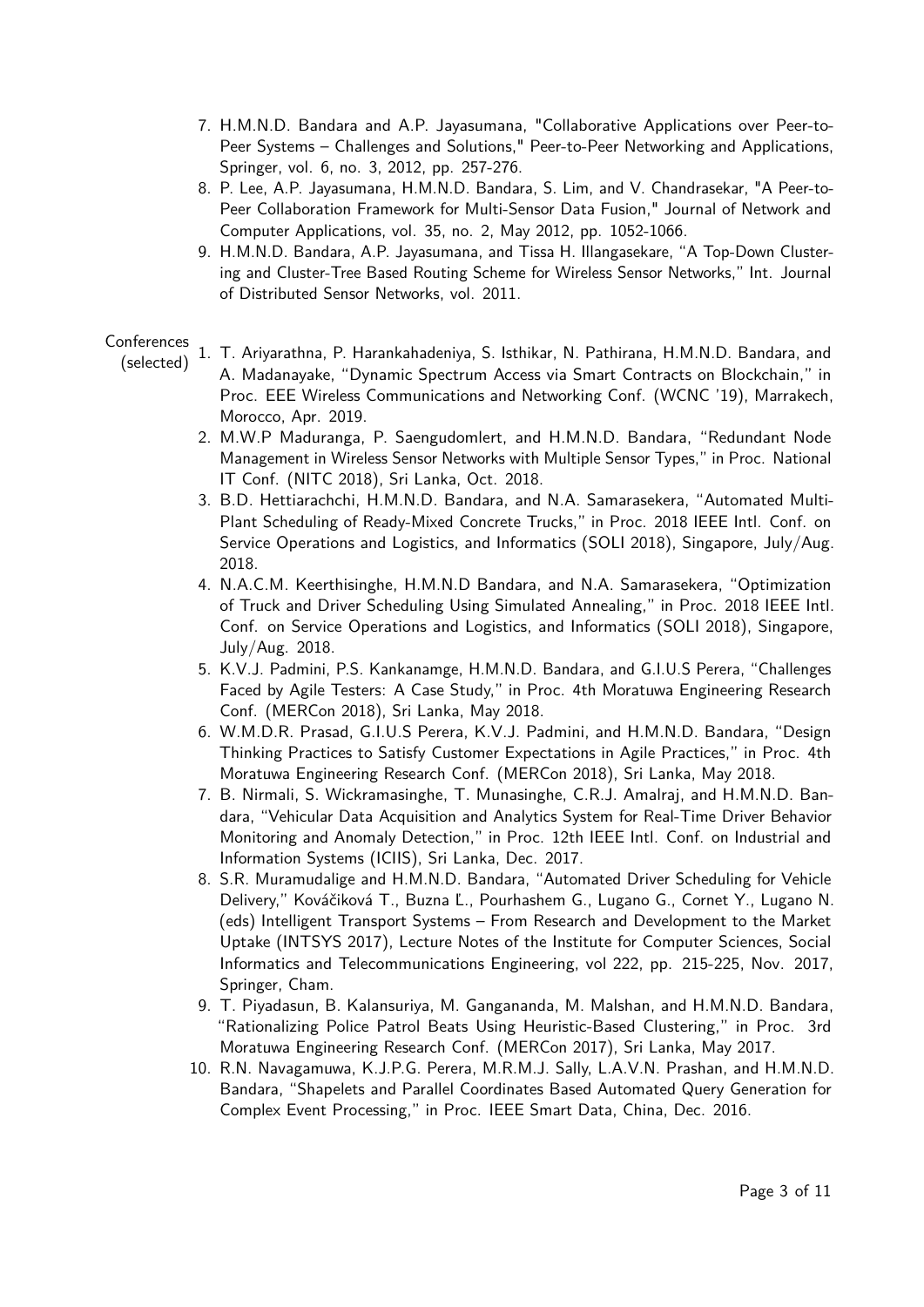- 11. R.S. Shariffdeen, D.T.S.P. Munasinghe, H.S. Bhathiya, U.K.J.U. Bandara, and H.M.N.D. Bandara, "Workload and Resource Aware Proactive Auto-Scaler for PaaS Cloud," in Proc. 9th IEEE Intl. Conf. on Cloud Computing, San Francisco, USA, June/July 2016.
- 12. L. Logeswaran, H.M.N.D. Bandara, and H.S. Bhathiya, "Performance, Resource, and Cost Aware Resource Provisioning in the Cloud," in Proc. 9th IEEE Intl. Conf. on Cloud Computing, San Francisco, USA, June/July 2016.
- 13. R.S. Shariffdeen, D.T.S.P. Munasinghe, H.S. Bhathiya, U.K.J.U. Bandara, and H.M.N.D. Bandara, "Adaptive Workload Prediction for Proactive Auto Scaling in PaaS Systems," in Proc. 2nd Intl. Conf. on Cloud Computing Technologies and Applications (CloudTech '16), Marrakesh, Morocco, May 2016.
- 14. H.M.C. Chandrathilake, H.T.S. Hewawitharana, R.S. Jayawardana, A.D.D. Viduranga, H.M.N.D. Bandara, S. Marru, and S. Perera, "Reducing Computational Time of Closed-Loop Weather Monitoring: A Complex Event Processing and Machine Learning Based Approach," in Proc. 2nd Moratuwa Engineering Research Conf. (MERCon 2016), Sri Lanka, Apr. 2016.
- 15. S. Wickramanayake and H.M.N.D. Bandara, "Fuel Consumption Prediction of Fleet Vehicles Using Machine Leaning: A Comparative Study," in Proc. 2nd Moratuwa Engineering Research Conf. (MERCon 2016), Sri Lanka, Apr. 2016.
- 16. K.V.J. Padmini, I. Perera, and H.M.N.D. Bandara, "Applying Agile Practices to Avoid Chaos in User Acceptance Testing: A Case Study," in Proc. 2nd Moratuwa Engineering Research Conf. (MERCon 2016), Sri Lanka, Apr. 2016.
- 17. P.S. Rodrigo, H.M.N.D. Bandara, and S. Perera, "Accelerating Complex Event Processing through GPUs," in Proc. 22nd IEEE Intl. Conf. on High Performance Computing (HiPC 2015), India, Dec. 2015.
- 18. M. Amarasinghe, S. Kottegoda, A.L. Arachchi, S. Muramudalige, H.M.N.D. Bandara, and A. Azeez, "Cloud-Based Driver Monitoring and Vehicle Diagnostic with OBD2 Telematics," in Proc. 15th Intl. Conf. on Advances in ICT for Emerging Regions (ICTer), Sri Lanka, Aug. 2015.
- 19. D. Jayasekara, M. Infaz, V. Money, S. Hashan, and H.M.N.D. Bandara, "A Resource and Policy Aware VM Scheduler for Medium-Scale Clouds," in Proc. Intl. Conf. on Advances in ICT for Emerging Regions (ICTer), Sri Lanka, Aug. 2015.
- 20. K.V.J. Padmini, H.M.N.D. Bandara, and I. Perera, "Use of Software Metrics in Agile Software Development Process," in Proc. Moratuwa Engineering Research Conf. (MERCon 2015), Sri Lanka, Apr. 2015.
- 21. S. Nakandala, S.D. Withana, D. Kumarasiri, H. Jayawardena, H.M.N.D. Bandara, S. Perera, S. Marru, and S. Pamidighantam, "Schema Independent Scientific Data Cataloging Framework," in Proc. Moratuwa Engineering Research Conf. (MERCon 2015), Sri Lanka, Apr. 2015.
- 22. H.M.N.D. Bandara, A.P. Jayasumana, and M. Zink, "Radar Networking in Collaborative Adaptive Sensing of Atmosphere: State of the Art and Research Challenges," in Proc. IEEE Globecom workshop on Radar and Sonar Networks, Anaheim, CA, USA, Dec. 2012.
- 23. H.M.N.D. Bandara and A.P. Jayasumana, "Resource and Query Aware, Peer-to-Peer-Based Multi-Attribute Resource Discovery," in Proc. 37th IEEE Conf. on Local Computer Networks (LCN '12), Clearwater, FL, USA, Oct. 2012.
- 24. H.M.N.D. Bandara and A.P. Jayasumana, "Evaluation of P2P Resource Discovery Architectures Using Real-Life Multi-Attribute Resource and Query Characteristics," in Proc. IEEE Consumer Communications and Networking Conf. (CCNC '12), Las Vegas, USA, Jan. 2012.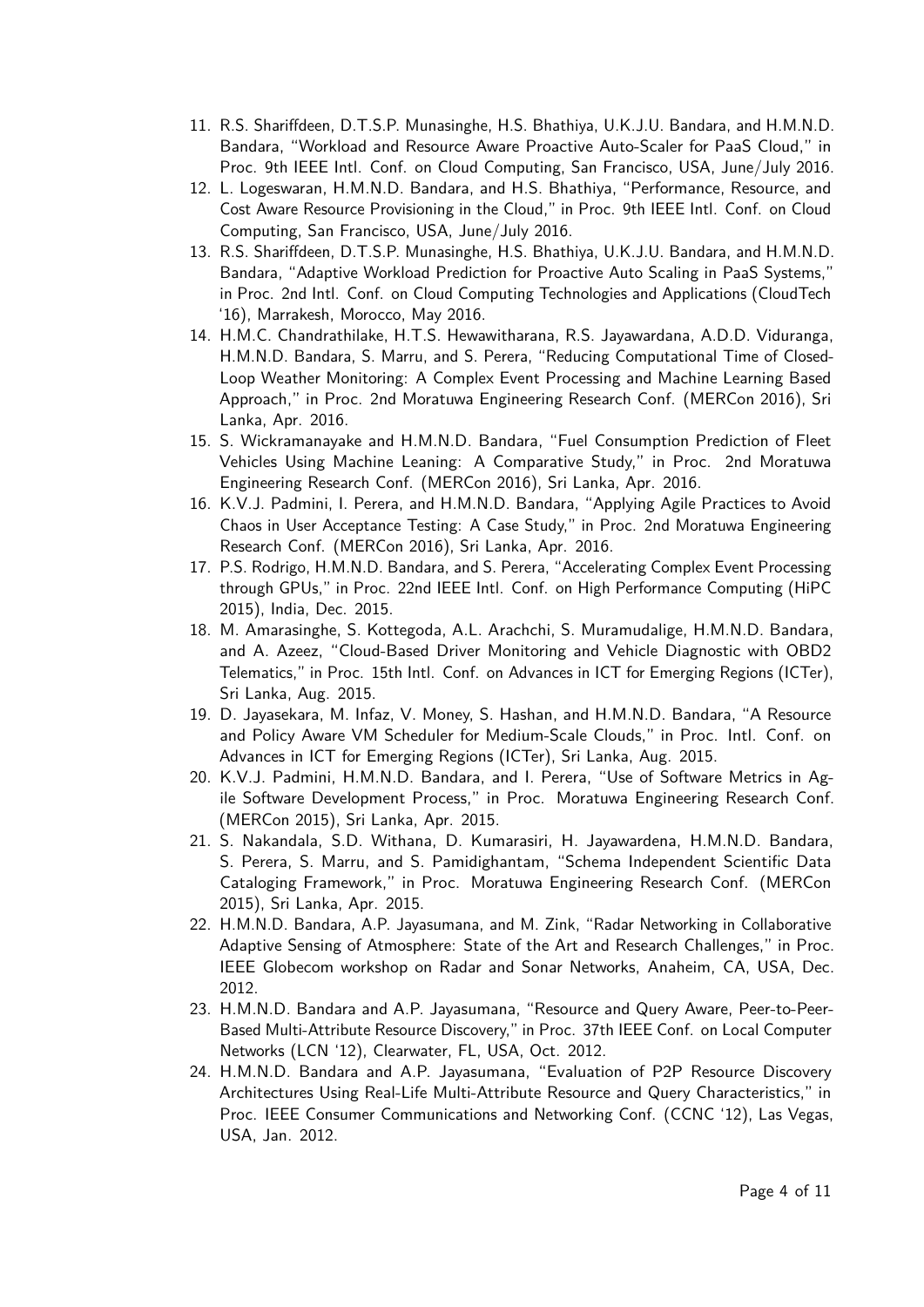- 25. H.M.N.D. Bandara and A.P. Jayasumana, "On Characteristics and Modeling of P2P Resources with Correlated Static and Dynamic Attributes," in Proc. IEEE GLOBECOM '11, Houston, USA, Dec. 2011.
- 26. H.M.N.D. Bandara and A.P. Jayasumana, "Exploiting Communities for Enhancing Lookup Performance in Structured P2P Systems," in Proc. IEEE Int. Conf. on Communications (ICC '11), Kyoto, Japan, June 2011.
- 27. H.M.N.D. Bandara, A.P. Jayasumana, and T.H. Illangasekare, "Cluster Tree Based Self Organization of Virtual Sensor Networks," in Proc. IEEE Globecom Workshop on Wireless Mesh and Sensor Networks: Paving the Way to the Future or yet Another?, New Orleans, Nov. 2008.
- 28. H.M.N.D. Bandara, A.P. Jayasumana, and I. Ray, "Key Pre-Distribution Based Secure Backbone Design for Wireless Sensor Networks," in Proc. 3rd IEEE Int. Workshop on Practical Issues in Building Sensor Network Applications (SenseApp), Montreal, Canada, Oct. 2008, pp. 786-793.
- 29. H.M.N.D. Bandara and A.P. Jayasumana, "An Enhanced Top-Down Cluster and Cluster Tree Formation Algorithm for Wireless Sensor Networks," in Proc. 2nd Int. Conf. on Industrial and Information Systems (ICIIS 2007), Peradeniya, Sri Lanka, Aug. 2007, pp. 565-570 (invited paper).
- 30. H.M.N.D. Bandara, S.M.R.P. De Silva, and P.W.H.D. Weerasinghe, "The Universal Biometric System," 6th Int. Information Technology Conf. (IITC '04), Sri Lanka, Nov. 2004.

Talks

- 1. "What's Not a (Public) Cloud," Cloud Infrastructure Meetup, Sri Lanka, Oct. 18, 2018.
- 2. "Blockchain A Catalyst for Solving Age-Old Distributed Systems Problems," Colombo Blockchain Dev Meetup, Sri Lanka, Sep. 4, 2018.
- 3. "Use of Technology in Toll Collection and Management," Transport Research Forum 2018, Sri Lanka, Aug 3, 2018.
- 4. "Big data, Security, or Privacy in IoT: Choice is Yours," Mobitel NB-IoT Forum, Sri Lanka, Mar 23, 2018.
- 5. "IoT and Big Data for Smart Transportation Systems," Manufacturing & Industrial Engineering Symposium, Sri Lanka, Oct. 2016.
- 6. "Vehicular Data Analytics for Smart Driving," Intl. Symposium on Applied Analytics for a Smart Society, Sri Lanka, Sep. 2016.
- 7. "Data-Driven Education, Research, and Trade Using the Cloud," Seychelles and Sri Lanka: Investment and Education – 2016, University of Seychelles, Seychelles, July 2016.
- 8. "Globally Distributed Datacenters: A Collaborative Peer-to-Peer Approach," 2nd Annual Front Range High Performance Computing Symposium, USA, Aug. 2012.
- 9. "Collaborative P2P Systems for Distributed Data Fusion and Beyond," CS Graduate Student Research Symposium, Colorado State University, USA, Apr. 2010.
- 10. "An application-aware overlay network architecture," Front Range Architecture, Compilers, Tools, and Languages Workshop (FRACTAL '09), Colorado State University, USA, Apr. 2009.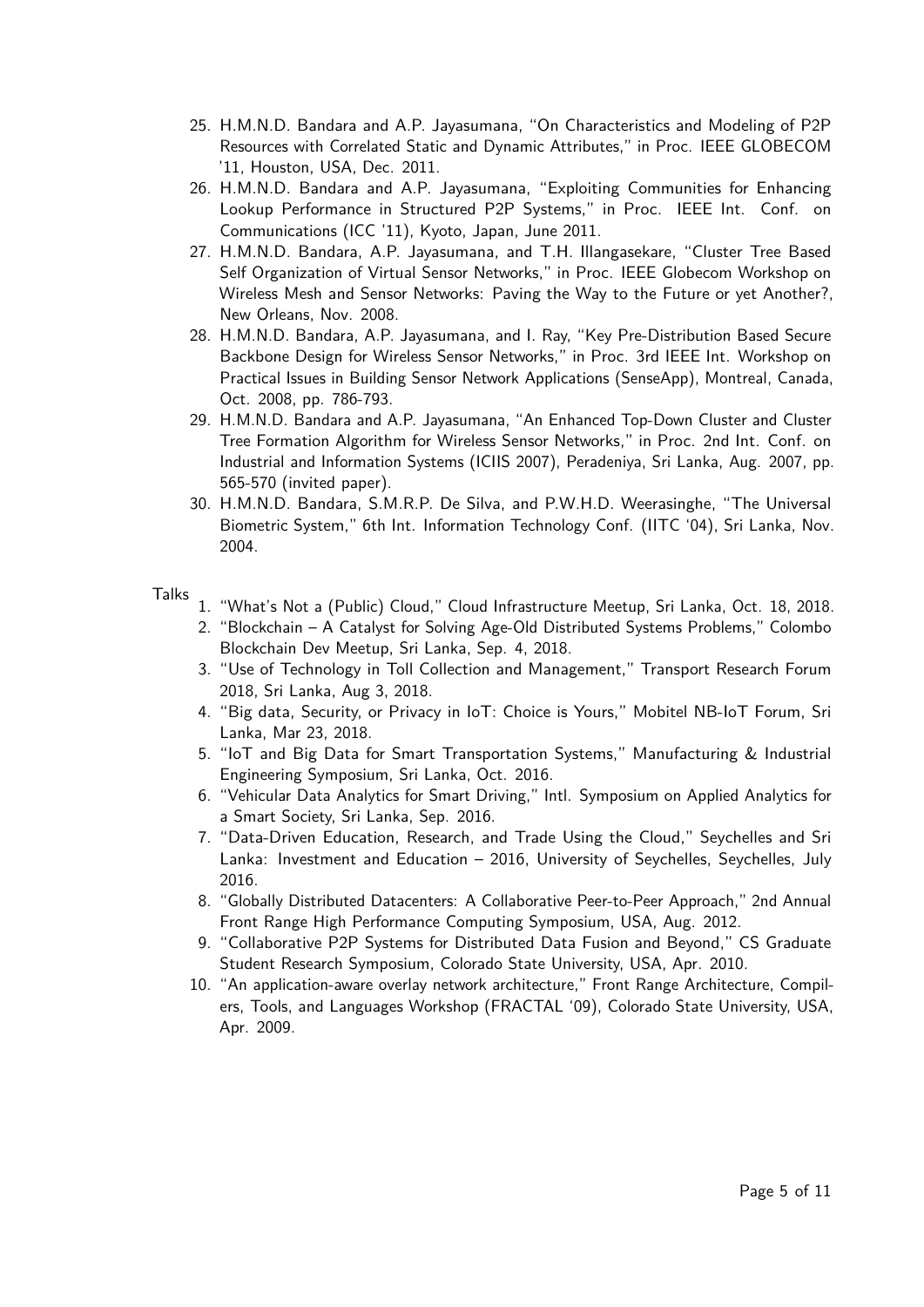# **Teaching**

#### Graduate **University of Moratuwa, Sri Lanka**.

Teaching o CS5102 IT Policy and Planning (2018)

- { CS5122 Descriptive and Predictive Analytics (2015 2018)
- { CS5242 Software Development on Cloud Platforms (2016 2018)
- { CS5429 Distributed Computing (2016 2018)
- { CS5440 Wireless Access Networks (2014 2018)
- $\circ$  CS5442 Pervasive Computing (2015 2018). Team-taught with Dr. Malaka Walpola
- { CS5192 Skills for Research Project (2015 2017)
- { CS5406 Performance Engineering of Computer Systems (2014 2017). Team-taught with Prof. Sanath Jayasena
- { CS5312 High Performance Computer Architecture (2017)
- { CS5214 Principles of Operating Systems (2015 2016)
- { CS5202 Advanced Operating Systems (2013 2015). Team-taught with Ms. Vishaka Nanayakkara
- { CS5225 Parallel and Concurrent Programming (2013 2015). Team-taught with Dr. Srinath Perera (2013) of WSO2 Inc.
- { CS5114 E-Commerce: Principles and Infrastructure (2013 2014)
- { CS5901 Research Seminar (2014)
- { CS5452 Wireless Networks (2013)
- { CS5701 Advanced Algorithms (2013). Team-taught with Dr. Malaka Walpola
- { IT556 Operating Systems (PG Diploma for School Teachers) (2006)

#### **Pioneer Institute of Business & Technology, Sri Lanka**.

- COMP1617 Network Architectures and Services
- o COMP1426 Network Management

#### **Colorado State University, USA**.

 $\circ$  ECE658 Internet Engineering (Spring 2009-2011) – Teaching Assistant and substitute for classes

#### Undergraduate University of Moratuwa, Sri Lanka.

Teaching o CS2052 Computer Architecture (2014 - 2018)

- { CS3032 Computer Networks (2013 2018) Team-taught with Dr. Shantha Fernando
- { CS4262 Distributed Systems (2013 2018)
- { CS4342 Advanced Computer Architecture (2013 2018)
- { CS4532 Concurrent Programming (2013 2018). Team-taught with Dr. Srinath Perera (2012- 2013), Mr. Samisa Abeysinghe (2014), Dr. Malith Jayasinghe (2016), and Dr. Chathura Ekayake (2018) of WSO2 Inc.
- { CS4492 Wireless and Broadband Networking (2013 2017)
- CS4482 High Performance Networking (2013)
- $\circ$  CS101 Computer Systems (2005-2006). Team-taught with Dr. Chathura De Silva and Dr. Gihan Dias
- $\circ$  CS102 Introduction to Programming (2006). Team-taught with Dr. Sanath Jayasena and Mr. Samantha Senaratna
- { CS204 Operating Systems (2006)
- EN196 Skill Development (2006). Team-taught with Mr. Samantha Senaratna
- $\circ$  EN202 Computer Organization (2005-2006). Team-taught with Mr. Kithsiri Samarasinghe
- CS405 Computer Security (2006) Teaching Assistant
- { CS303 Computer Networks (2005). Team-taught with Mr. Shantha Fernando
- $\circ$  CS445 Internetworking (2005) Teaching Assistant

#### **Rajarata University of Sri Lanka**.

{ ICT 4407/4405 Parallel and Cluster Computing at Rajarata (2013 - 2016)

#### **Northshore College of Business and Technology, Sri Lanka**.

- { UFCE9A-20-2 Human-Computer Interaction (2013-2014)
- { UFCEHX-20-2 Computer Networks and O/S (2014)
- { UFMETU-20-1 Digital Systems Development (2013)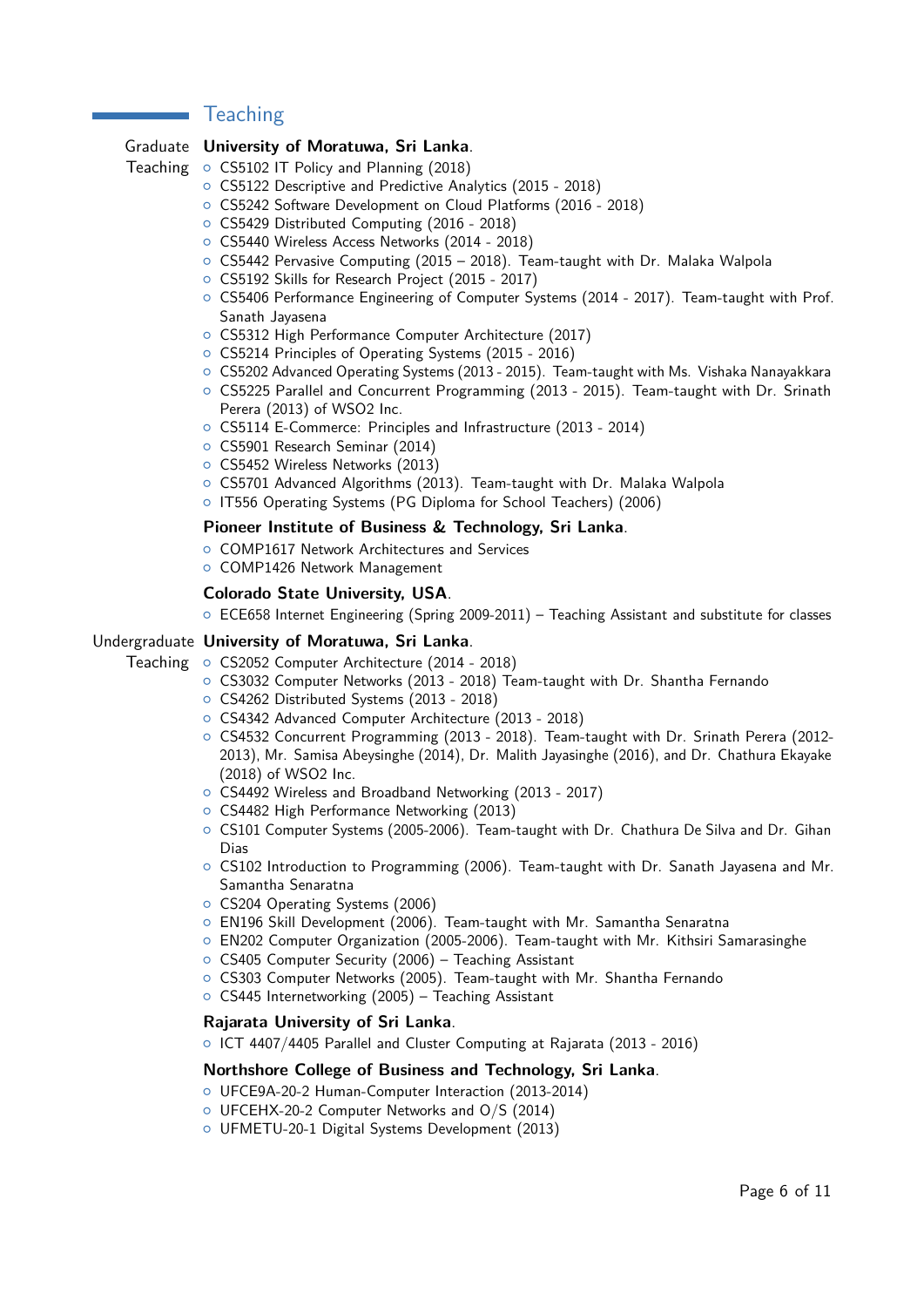#### **Colorado State University, USA**.

© ECE102 Digital Circuit Logic (Fall 2007, 2009-2010, and Fall 2012) - Teaching Assistant and substitute for classes

#### Vocational **Naval Artificer Training Institute (NATI), Sri Lanka Navy**.

Teaching o DCS201 Computer Science (2006)

**O** DEN202 Microprocessor Systems (2006)

# **Grants, Awards, and Scholarships**

Grants **Metro Colombo Urban Development Project**, Ministry of Megapolis and Western Development, Sri Lanka (Funding agency – World Bank), 2017/2018, Title: Real-Time Control Centre Data Integration and Forecasting.

**Senate Research Grant**, University of Moratuwa, Sri Lanka, 2018/2019, Title: Data Integration Platform for Smart Cities.

**Senate Research Grant**, University of Moratuwa, Sri Lanka, 2016/2017, Title: Descriptive and Predictive Data Analytics Platform for Vehicular Sensor Data.

**Senate Research Grant**, University of Moratuwa, Sri Lanka, 2014/2015, Title: Distributed, Infrastructure as a Service Cloud Computing Platform for High Performance Computing Requirements of the Sri Lankan Scientific Community.

#### Awards **Award of Excellence – Outstanding Research Performances**, University of Moratuwa, Sri Lanka, 2017.

**Award of Excellence – Outstanding Research Performances with Distinction**, University of Moratuwa, Sri Lanka, 2016.

**Award of Excellence – Outstanding Research Performances**, University of Moratuwa, Sri Lanka, 2015.

**Student Paper Award (Merit)**, 2018 IEEE Intl. Conf. on Service Operations and Logistics, and Informatics (SOLI 2018), Singapore, 2018, Title: Automated Multi-Plant Scheduling of Ready-Mixed Concrete Trucks.

**Best Poster**, ERU Symposium 2018, University of Moratuwa, Sri Lanka, May 2018, Title: Product Attribute Extraction Based Real-Time C2C Matching of Microblogging Messages.

**Best Poster**, ISTec Student Research Poster Contest 2008, Colorado State University, USA, 2008, Title: A wireless sensor network based system for underground chemical plume tracking.

**Dean's List**, Faculty of Engineering, University of Moratuwa, Sri Lanka, Semester 2, 4, and 8.

Scholarships **Migara Ratnatunga Trust Award for excellent performance in the Undergraduate Industrial Training Program**, Institution of Engineers Sri Lanka, 2004.

> **Mahapola Higher Education (Merit) Scholarship**, University Grants Commission of Sri Lanka, 2001-2004.

> **University Education Scholarship**, Cooperative Society of Academics, Sri Lanka, 2001- 2004.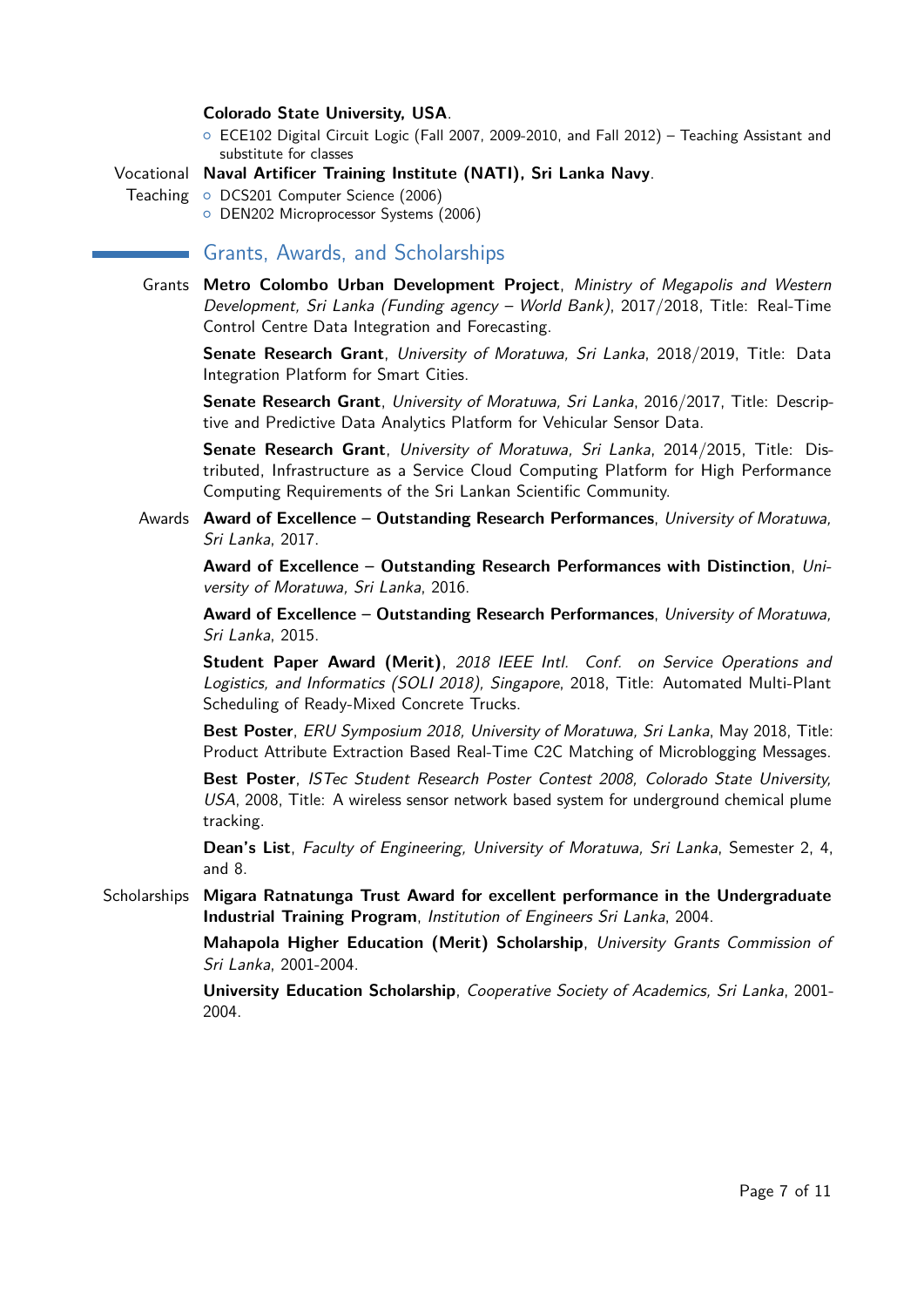# **University Service**

Coordination o Industrial Training and Relations Coordinator (Jan 2013 - Feb 2019)

and o Course Coordinator, MBA in IT (Oct 2014 - Feb 2019)

Committees o Member, Faculty of Graduate Studies (Jan 2018 - Feb 2019)

- { Member, Faculty Higher Degrees Committee (July 2018 Feb 2019)
- { Member/Convener, Postgraduate Board of Studies (Jan 2015 Feb 2019)
- { Member, Board of Management of Industry Technical Collaboration with TechCERT (Jan 2018 - Feb 2019)
- { Member, Board of Management of E-WIS-UOM Computer Product & Process Development Research Centre (Jan 2018 - Feb 2019)
- { Vibhava Product Accelerator (Nov 2017 Dec 2018)
- { Member, Orientation Committee (2015 2017)
- { Editor/Member, Engineering Research Unit (Jan 2013 June 2015)
- { Academic Coordinator Semester 6 (2013)
- { Academic Coordinator Semester 2 (2006)
- { Member, Timetable Committee (2005)
- **O** Member, Going Digital Committee (2016)
- Curriculum o External Moderator for BSc (Hons) in IT specializing in Computer Systems and Network Development Engineering, Sri Lanka Institute of Information Technology (Jan 2017 - Dec 2018)
	- { Proposed and Developed curriculum for Business Analytics Specification, MBA in IT, University of Moratuwa, Sri Lanka (Oct 2014). Minor curriculum revision (July/Aug 2018)
	- { Member Subject Review Panel, Bachelor of Science in Information Technology (Networking and Mobile Computing) by Horizon College of Business and Technology (Pvt) Ltd, Ministry of Higher Education, Sri Lanka (2014 - 2016)
	- { Subject Specialist, CS curriculum development, Faculty of Engineering, University of Sri Jayewardenepura (Oct - Dec 2015)
	- { Consultant, Revision of ICT curriculum at all Faculties of the Eastern University of Sri Lanka (Aug 2014 - Mar 2015)
	- { Subject Specialist, CS curriculum development, Faculty of Engineering, South Eastern University of Sri Lanka (Jan - Feb 2013)
- Department o MoU for academic cooperation between the University of Seychelles, Seychelles and Development University of Moratuwa, Sri Lanka (Oct 2018)
	- { E-WIS-UOM Computer Product and Process Development Research Centre (Dec 2017)
	- o Industry Technical Collaboration with TechCERT (Oct 2017)
	- { Epic-UOM Innovation Lab (Oct 2017)
	- { Leapset CSE Lounge (now renamed as "Sysco Lab's CSE Lounge") (Dec 2015)

# Professional Activities

- Professional o Charted Engineer, Institution of Engineers, Sri Lanka (IESL) (Feb 2019 Present)
- Membership o Senior Member, Institute of Electrical and Electronics Engineers (IEEE) (Feb 2018 -Present)
	- { Member, Institute of Electrical and Electronics Engineers (IEEE) (Jan 2017 Jan 2018)
	- { Associate Member, Institution of Engineers, Sri Lanka (IESL) (Jan 2017 Feb 2019)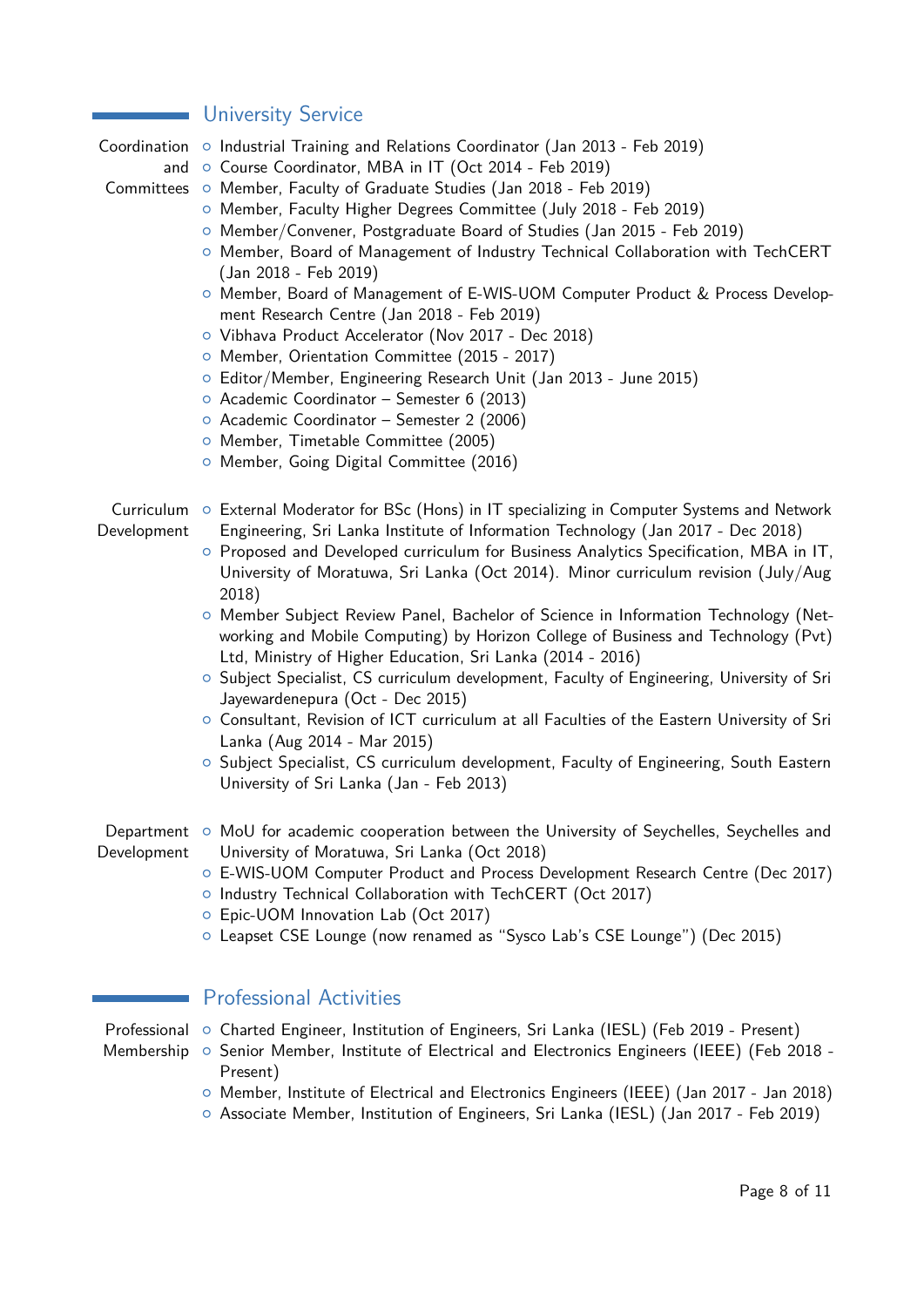- { Professional Member, Association for Computing Machinery (ACM) (2014 2016)
- { Student Member, Institute of Electrical and Electronics Engineers (IEEE) (2007 2012)
- { President, Student Leadership Council, NSF Engineering Research Centre for Collaborative Adaptive Sensing of the Atmosphere (CASA) (2010 - 2012)
- { President, Computer Science and Engineering Society, University of Moratuwa, Sri Lanka (2005/2006)
- $\circ$  Vice President, Computer Science and Engineering Society, University of Moratuwa, Sri Lanka (2004/2005)
- Committees { Committee Member, Institute of Electrical and Electronics Engineers (IEEE), Sri Lanka Section (2018/2019)
	- $\circ$  Member, Steering Committee for Information Technology, Colombo International Nautical and Engineering College, Sri Lanka (Sep 2016 - Feb 2019)
	- PC/TPC o Chair, MERCon 2016 2018; Co-Chair, MERCon 2015, Exhibition Chair, IEEE R10 HTC 2018;
		- $\circ$  TPC IEEE LCN (2013 2017), IEEE ICC GCSN (2017), IEEE R10 HTC (2018), MERCon (2019), ICEED (2019) APACE (2019), ICCAIS (2018), SSCC (2015, 2018), SAI (2017 - 2018), ICCISN (2017), MADS (2017), WSCAR (2015 - 2016), CoCoNet (2015, 2019), IBMSGS (2015), ISCAIE (2014), ISIEA (2014), CCNC (2014), CloudCrypto (2014)
		- Reviewer (Journal only) IEEE Trans. on Parallel and Distributed Systems; ACM Trans. on Internet Technology; IEEE Trans. on Network and Service Management; IEEE Access; J. of Systems and Software; Applied Soft Computing; J. of Network and Computer Applications; J. of Distributed and Parallel Databases; Wireless Communications and Mobile Computing; Future Generation Computer Systems; The Intl. J. of Technological Innovation, Entrepreneurship and Technology Management; JCM Special Issues; J. of National Science Foundation of Sri Lanka (JNSF)
		- { Reviewer (Grants) National Science Foundation of Sri Lanka; National Research Council, Sri Lanka
- Consultancies { Chairman, TEC, Ministry of Education, Sri Lanka (July 2017 Feb 2019)
	- { Chairman/Member, TEC, Inland Revenue Department, Sri Lanka (Mar 2016 Dec 2018)
	- { Chairman/Member, TEC, University of Moratuwa, Sri Lanka (Jan 2013 Feb 2019)
	- { Member, TEC, Dept. of Registration of Persons, Sri Lanka (Apr Dec 2018)
	- { Member, TEC, Sri Lanka Customs (Nov 2016 Feb 2019)
	- { Consultant, IT Policy, University of Moratuwa, Sri Lanka (Jan 2018 Feb 2019)
	- { Systems and Network Specialist for University Admissions Online System, University Grants Commission, Sri Lanka (Nov 2014 - Feb 2019)
	- { Consultant, Non-Functional Testing of Integrated Treasury Management Information System, Ministry of Finance, Sri Lanka (May 2016 - Dec 2018)
	- { Consultant, Customer Service Representative Monitoring and Management System, Sri Lanka Insurance Corporation (Aug 2015 - Feb 2019)
	- { Member, Review on National Payment Platform (NPP), Information Communication Technology Agency of Sri Lanka (Aug 2017)
	- <sup>o</sup> Chairman, TEC, Ministry of Higher Education, Sri Lanka (May 2013 May 2014)
	- { Consultant, Management Information System, National Institute of Occupational Safety and Health, Sri Lanka (2017)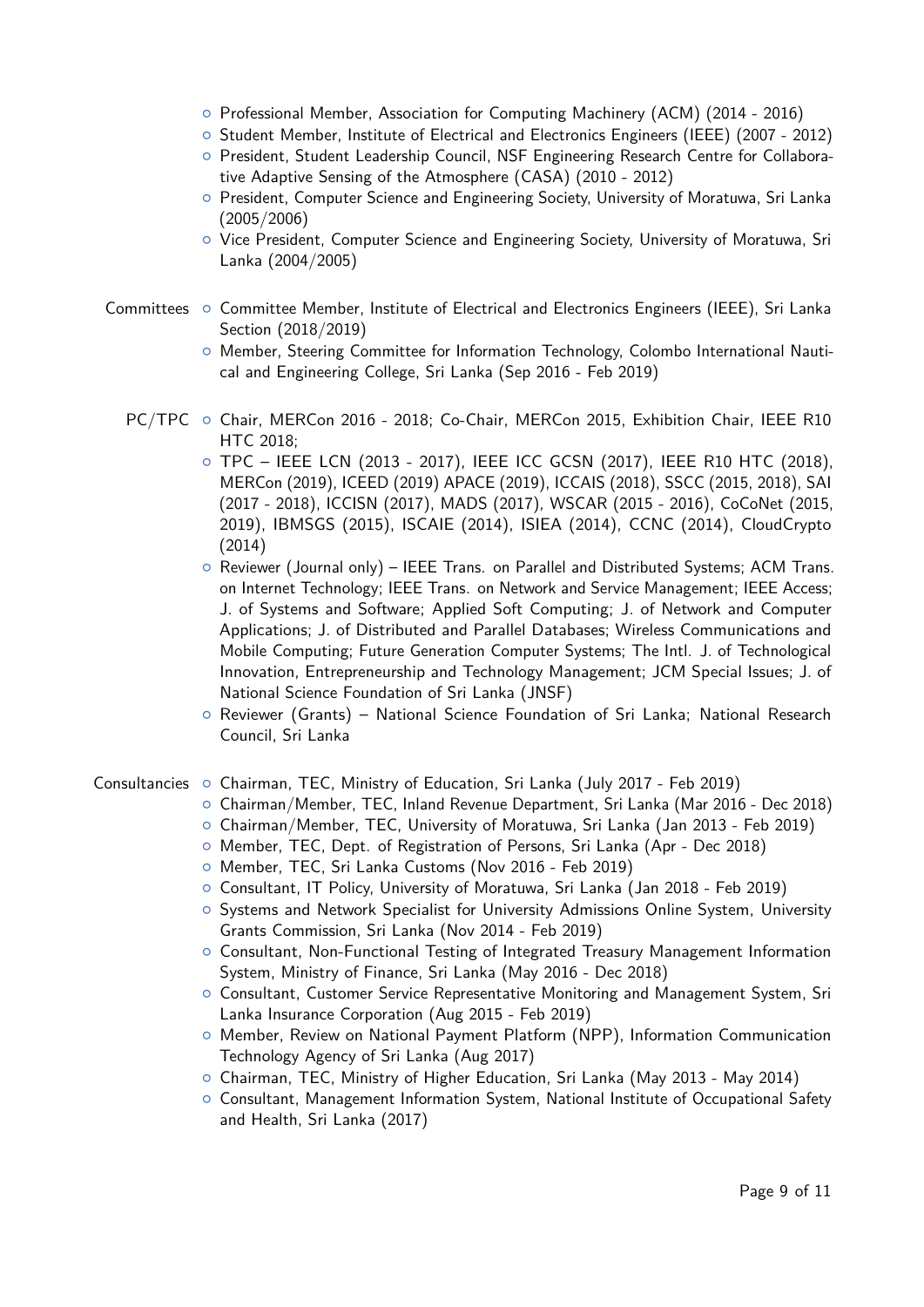- { Consultant, Expert Opinion on the IT Systems Maintenance and Software Application Development, Colombo International Nautical and Engineering College, Sri Lanka (Nov. 2015 - July 2016)
- { Consultant, External UAT Expert for Sri Lanka Biometrics Project, International Organization for Migration, Mission to Sri Lanka (May 2015 - Mar 2016)
- { Consultant, Non-Functional Testing of Revenue Administration Management Information System, Inland Revenue Department, Sri Lanka (Sep - Dec 2015)
- { Consultant, Forensic Analysis of e-Mails for Authenticity, Beverley International Group, Sri Lanka/New Zealand (Sep 2015)
- { ERP Technical Consultant, Cargills (Ceylon) PLC, Sri Lanka (Mar June 2015)
- { Consultant, Maternal and Newborn Care Guideline Mobile App, Family Health Bureau, Ministry of Health, Sri Lanka (Nov 2014 - Sep 2015)
- $\circ$  Implementation of Sarbanes-Oxley (SOX) compliance and preparation of Disaster Recovery (DR) plan, Celltel Lanka (Pvt) Ltd, Sri Lanka (Feb - May 2005)

# Training and Experience

Seminars and Seminar for University Teachers from Asian Countries - China's Education System, Workshops *Northeast Normal University, Changchun, Jilin, China*, Sponsor: China Aid, May 2014.

> **High Performance Computing (HPC) Architecture and Applications**, Abdus Salam International Centre for Theoretical Physics (ICTP), Trieste, Italy, Sponsor: ICTA and University of Moratuwa, Oct 2013.

> **Grid Computing Training**, Abdus Salam International Centre for Theoretical Physics (ICTP), Trieste, Italy., Sponsor: ICTP/EGRID project, June-July 2006.

Seminars and **Secure Software Development Life Cycle**, TechCERT, 2006 - 2019, Series of workshops Workshops conducted to Banks, Telcos, and Insurance companies.

> **Descriptive, Predictive, & Prescriptive Analytics**, University of Moratuwa, Sri Lanka, 2016.

> **Decisive and Descriptive Analytics with R**, University of Moratuwa, Sri Lanka, 2016.

**Datacentre Service Management & Consolidation**, TechCERT, July 2015.

**Moodle and e-Learning**, Higher Education for the Twenty-First Century (HETC), Ministry of Higher Education, Sri Lanka, Feb - Dec 2014, Series of workshops conducted at the University of Colombo, University of Ruhuna, University of Peradeniya, Rajarata University of Sri Lanka, and Colombo International Nautical and Engineering College.

**Porting Applications on the Computational Grid**, University of Colombo, Sri Lanka, Dec 2006.

**Grid Computing and Programming for Grid Environment**, University of Colombo, Sri Lanka and Uppsala University, Sweden, Aug 2006.

**Applications of Grid computing**, University of Colombo, Sri Lanka and Uppsala University, Sweden, Feb 2006.

**Linux Server Administration**, University of Moratuwa, Sri Lanka, 2006.

**Linux as Your Operating System**, University of Moratuwa, Sri Lanka, 2005 - 2006.

**Introduction to Networking**, University of Moratuwa, Sri Lanka, 2005.

**Advanced Networking**, University of Moratuwa, Sri Lanka, 2005.